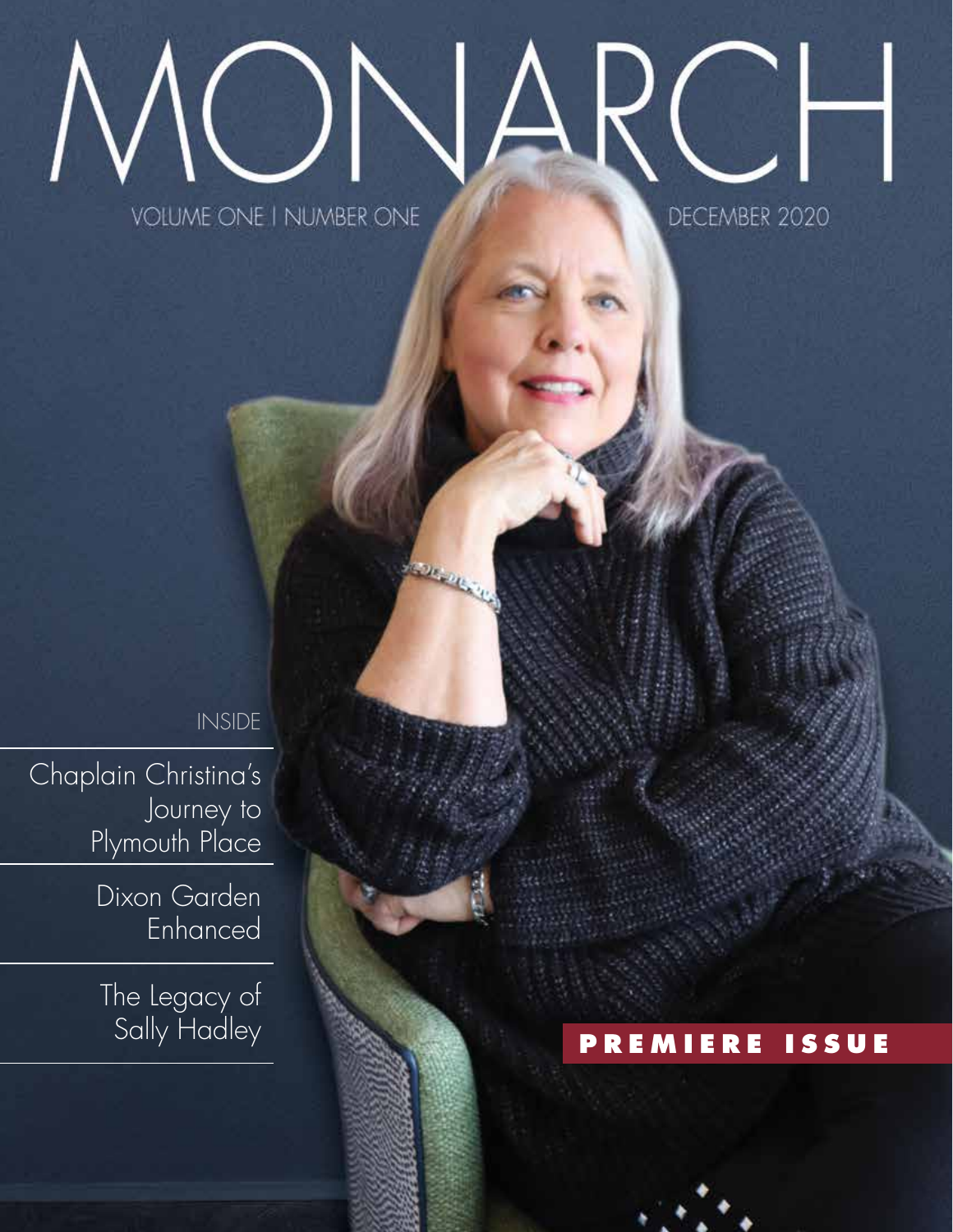|  | <b>CEO Welcome</b>                                                          | 03 |
|--|-----------------------------------------------------------------------------|----|
|  | Message from the Residents' Council President                               | 04 |
|  | Called and Called Again – Chaplain Christina's<br>Journey to Plymouth Place | 05 |
|  | What's In a Cup of Soup?                                                    | 08 |
|  | A Legacy of Caring and Learning –<br>Sally Hadley Remembered                | 10 |
|  | Making Many Friends Along the Way -<br>Honoring Norman & Evelyn Griffeth    | 12 |
|  | Plymouth Place: On the Right Track                                          | 15 |
|  | Dixon Garden to the Rescue                                                  | 16 |
|  | Using Technology to Look After Those<br>Who Looked After You                | 18 |
|  | Snapshots of Philanthropy                                                   | 21 |
|  | Giving Societies at Plymouth Place                                          | 22 |
|  | <b>Plymouth Place's Mission</b>                                             | 23 |

Welcome to the inaugural edition of the bi-annual Fall/Winter philanthropy magazine, *Monarch.* This inspirational new publication is produced by the Office of Philanthropy for those closest to our mission. With so many extraordinary things happening at Plymouth Place, we knew those stories had to be shared.

> On behalf of our Board of Directors, residents, and staff, may I take this opportunity to express my deepest gratitude for your support. Through your passion for making a difference, we can achieve so much in serving the greater good. The stories shared here are just a snapshot of the impact of donor support on others' lives. Thank you for being such a special part of our story! PP

James A. Brice

Senior living remains an ever-changing industry. Recently, we have needed to pivot more quickly and with greater frequency than in years past, knowing rapid adaptation is the key to remaining successful in the midst of the pandemic. An unceasing focus on our delivery of 5-star services and meeting our residents' social, emotional, physical, and spiritual needs has enabled us to thrive. We are wellpositioned for continued success and growth.

We have faced the adverse impact of this virus and responded with a systematic and scientific approach. We have invested in new technology while also investing in our staff – our front line heroes. Behind it all are the prayers and well wishes of residents, their families, and community supporters.

We have witnessed each unique story and connection to this beautiful community – each person or organization giving of their time, talent, and treasure to advance the cause and mission of Plymouth Place in our pursuit of excellence in the service of others.



### *Table of Contents*

## *CEO Welcome – Jay Biere*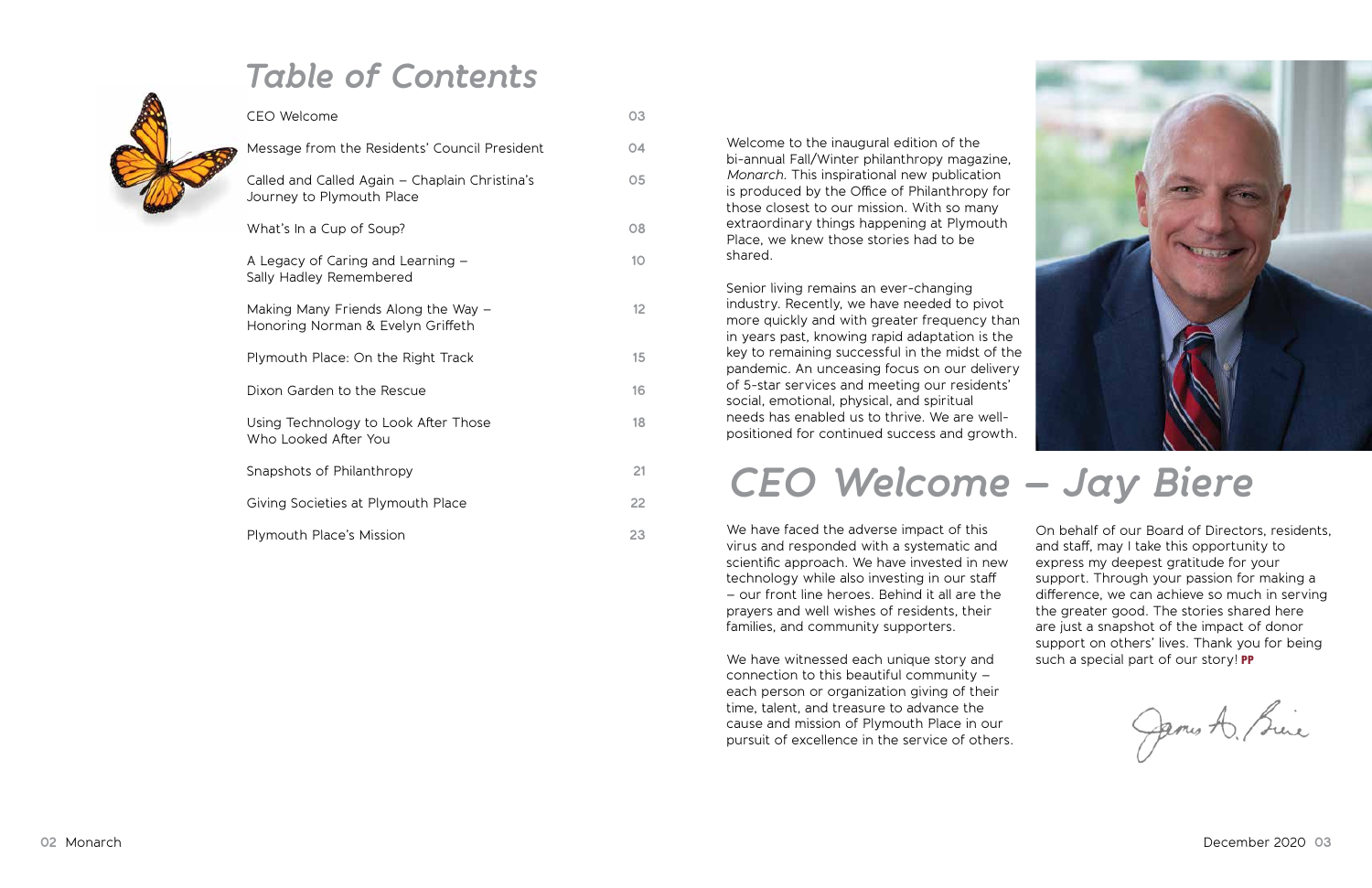

As president of the Residents' Council, I appreciate this opportunity to welcome you to the premiere edition of *Monarch* and to thank you for your support. I often hear that living at Plymouth Place turns out to be a different experience from what is anticipated by most as they plan this period of life.

Here, we each appreciate our neighbors' journeys to Plymouth Place, and when those experiences partner with the knowledgeable, creative, and energetic staff, a life with physical and intellectual vitality is the surprising norm. Clearly, what makes this possible is the basic mission of Plymouth Place that has withstood the test of time – even the test of 2020. The caring culture of Plymouth Place generates the energy that has always been our hallmark, as you will see in the pages of this maiden *Monarch.* Residents and staff revel in seeing the fruits of their intentions and planning benefit others.

This year brought challenges unlike any other, and our focus adjusted to new needs. Amid the ramifications of a global pandemic, the entire Plymouth Place family – residents and their families, our loyal community supporters, the Board of Directors, CEO Jay Biere, and our outstanding staff – worked together to quickly pivot. We are grateful to each of you for championing our amazing community. We could rise to the challenge of this year because of you! PP

# *President of Residents' Council - Joyce Linn*

**Called and Called Again - Chaplain Christina's Journey to Plymouth Place**

*One of our most important customers has always been our staff. We knew we were about to face a monumental hurdle in battling this pandemic, and ministering to the emotional and spiritual needs of our residents and staff would be paramount.*

> Since the age of four, Christina Vosteen had known she would be a nurse. After graduation from Indiana University, the dream came true, followed by a career in the ICU, ER, management, and nursing education. Adding a Master's degree from the University of

99.



Arizona, Christina continued her journey, expanding into medical cost management and disease management in the hospital and with physician groups.

*"Called and Called Again" continues on page 06*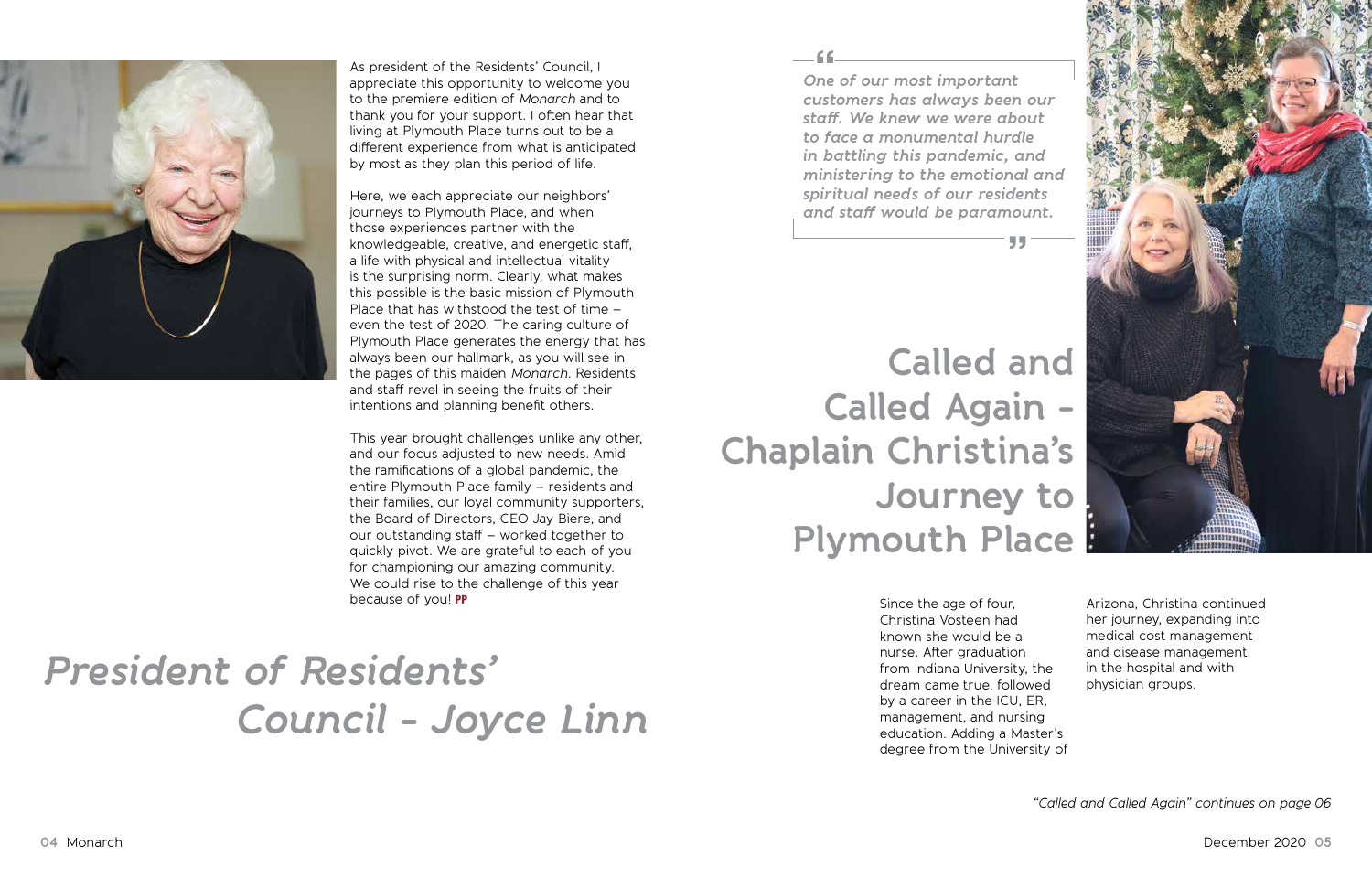Loving what she did and having more opportunities on the horizon, it was on a mission trip to Juárez, Mexico, that this was more than a job. that she received her next "call" into seminary and parish to support her residents and ministry. With degrees in both Divinity and Spiritual Formation, Christina pastored "I began to see the emotion local churches in northern Illinois. Although she enjoyed intergenerational ministry in the church, she felt an ongoing tug to work with seniors. The connection with Plymouth Place began as a one-time substitute preacher.

"As soon as I came in the door, I knew this was someplace special. And my entire experience that day only reinforced those feelings."

Responding to the call to serve seniors in a more meaningful way, in 2017, Chaplain Christina began weekly work at Plymouth Place, supporting Chaplain Doreen Sterba DeZur. Christina focused on the Independent Living side while Doreen concentrated on the health care center, assisted living, and memory care.

In March of 2020, as the pandemic began to take root in America, Christina knew She began working tirelessly staff, too.

not just in residents but in staff, too, and so I began to focus a portion of my energy on supporting staff."

For Jay Biere, CEO of Plymouth Place, he knew he needed to act fast to support staff. "One of our most important customers has always been our staff. We knew we were about to face a monumental hurdle in battling this pandemic, and ministering to the emotional and spiritual needs of our residents and staff would be paramount."

Clearly, Christina's skill set was needed now more than ever; however, this meant the development of an unbudgeted full-time position. Jay pondered how this could happen. Enter serendipity and the loving compassion of an anonymous donor whose family had a lifelong commitment to Plymouth Place.

"Growing up, Plymouth Place and other mission-focused organizations always had a special place in our family's annual giving," remarked this amazing and humble donor. "We always supported our church wherever we lived."

In discussing their area of interest with the philanthropy office, while recognizing the long-term need to support staff and residents, a flexible endowment, made possible through the gift of an Individual Retirement Account (IRA) was created to allow Chaplain Christina to serve on a full-time basis for the next three years.

We are so very thankful for an anonymous donor's generosity to cover an increase in chaplain hours. This not only enhances services to residents but to their families and staff, as well. Although a Christian organization initially founded Plymouth Place, chaplains provide encouragement, care, and support to everyone regardless of the individual's experience of "church." While some programs are focused on faith, others delve into spiritual health. A chaplain is available to respond 24/7, either in person or by phone. Appointments can be made but are never required. Whether it is an occasional visit or phone call, or an extended period of pastoral counseling, the chaplains of Plymouth Place are ready to walk beside you on the journey of life. PP

Today, Christina serves 24 hours a week, providing interfaith chaplain support, creative worship, classes, and 1:1 counseling for residents. In addition, she is chaplain to their families and to the Plymouth Place staff.

"We gave because it felt right, and I have no doubt it is what my family wanted. We are so happy with the decision to give in this way. We can see the enormous impact Christina (along with Doreen) has on so many, not just at Plymouth Place, but in the community, as well."

-66

For Christina, serving as one of the two resident chaplains to both residents and staff means her life has come full circle. "My office on the lower level is a hippie-style place of welcome where anyone can drop in for a conversation."

Amid the pandemic, as a way to connect with others, Christina took to daily emails to staff and residents. These stories became a hit with residents, staff, and their families all over America.

"The journey of Plymouth Place and the humanity of what everyone was going through during the pandemic, shone through," says resident Joan Dunne. "I sent the messages to my family all over the country, and they too found consolation through Christina's words."

Watch for an early February 2021 book launch featuring these inspiring messages penned by Chaplain Christina and illustrated by one of our incredibly talented Plymouth Place residents.

#### *About Chaplaincy at Plymouth Place*

Spiritual wellness at Plymouth Place is a critical component of overall health and wellbeing. Regardless of how a resident, family, or staff member understands religion, we are wired for purpose and meaning as humans. That is the core of spirituality and the focus of chaplaincy at Plymouth Place.

Catholic worship is celebrated weekly, and there are two ecumenical services every week. Often the chimes, chorus anthems, special musical offerings, and communion

#### 551

are part of worship. For residents connected to a place of worship in the community, the chaplain is not a replacement, but an added support, encouraging residents to remain active with their respective local congregations and faith leaders.

*The journey of Plymouth Place and the humanity of what everyone was going through during the pandemic, shone through," says resident Joan Dunne. "I sent the messages to my family all over the country, and they too found consolation through Christina's words.*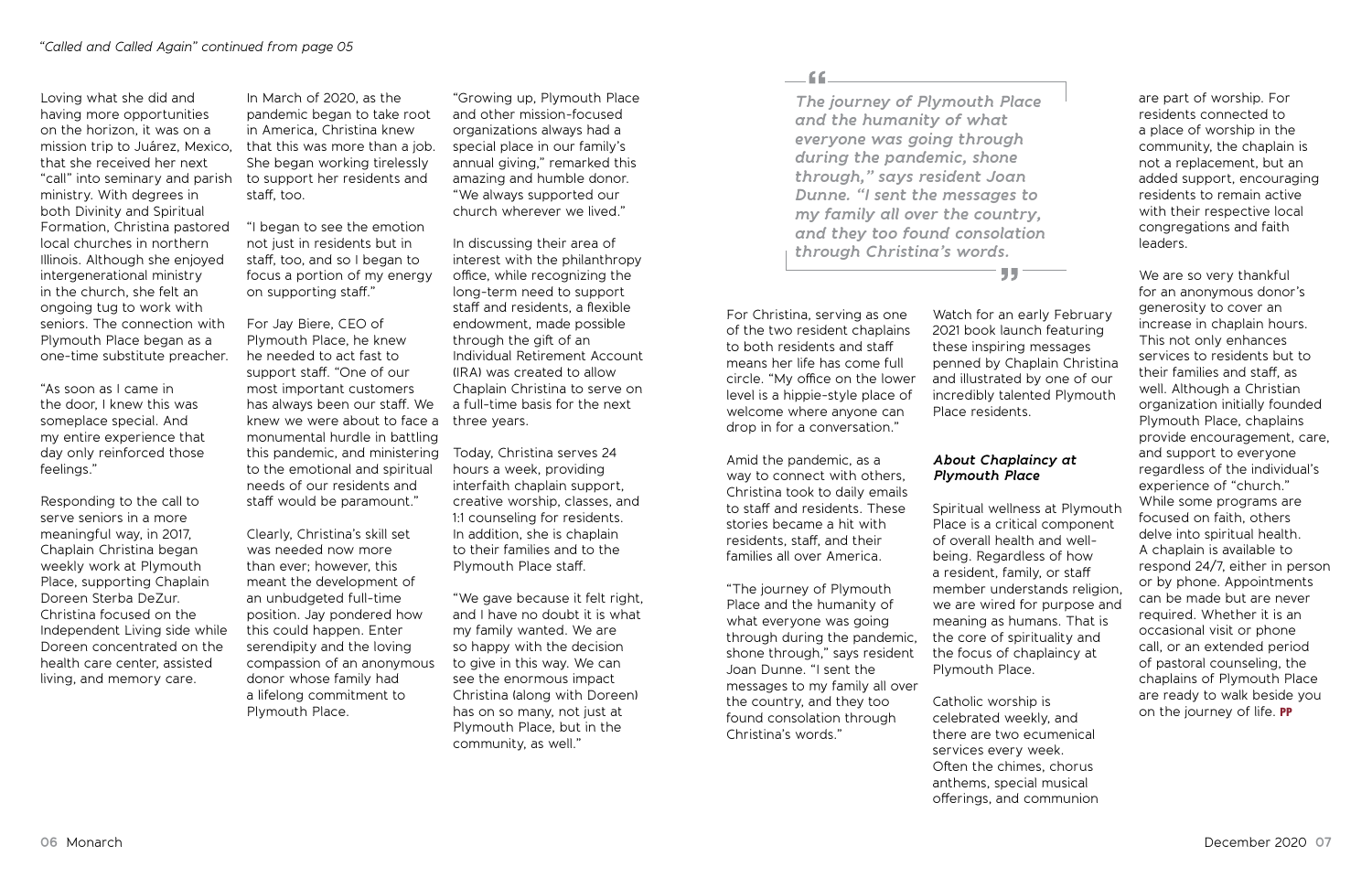Have you ever stood in front of a soup buffet, ready for a delicious lunch, and stared into the pots of savory chicken dumpling, vegetable, seafood chowder, or beef chili and wondered, "What's *actually* in this?" Well, Ivah and Art Leemis have!

"The days of good old-fashioned soup – healthy and nourishing soup – are coming back," remarks Ivah, who grew up in Rochester, Minnesota. She and Art recently celebrated their 71st wedding anniversary, and eating well has been a hallmark of their lives together. "We traveled a lot, moving between Boca Raton, Oak Brook, Naples, and eventually settling here at Plymouth Place."

After serving in World War II, Art went on to lead a successful marketing company. At the same time, Ivah attended the McPhail College of Music. "We met at choir – and that was it really," remarks Ivah in her forthright, "can-do" manner.

Raising a family and many grandchildren has been a source of great pride to Ivah and Art. But they've also experienced heartache. They lost a child, David, to leukemia at a very young age and later another son, Richard, to glioblastoma. "We have sought to invest in areas that will help with this disease, and growing up close to the Mayo Clinic, we have donated to their research in this area."

In their later years, Art and Ivah attended Mayo Clinic for their regular checkups. During their frequent visits, Art would often visit a local restaurant to get their home-style soup. "They made the best soup  $-$  it was always homemade and low salt – nourishing to the body and soul!"

For Cheri Boublis, Senior Director of Hospitality Services at Plymouth Place, the essence of healthy living is directly related to what you eat. "We make everything we can from scratch in our kitchen." Crafting homemade soup at Plymouth Place has always been a challenge, as the kitchen lacked the necessary equipment to make it onsite. "Making home-style soup for 10 people is one thing, but for 400 is another!" Boublis, with a background in the health care culinary experience, knows the importance of good soup. "We also realize that comfort food as the weather gets colder starts with soup."



It was through a passing exchange one day in the Bistro with Ivah and Art that the idea came about sourcing state-of-the-art soup kettles for the Plymouth Place kitchen. "We worked with Boelter, a national restaurant equipment company, to determine the best manufacturer and placement. The work was completed this summer and has made a big difference in providing a more efficient space for our staff and increased capacity for cooking…you guessed it, SOUP!" remarks Boublis with pride. Through a desire to reconnect to their fond memories of homestyle soup, the Leemises have enabled Plymouth Place's culinary team to produce soups that are full of hearty vegetables and flavor but with minimal added salt.

"People give out of the goodness of their hearts. Well, Plymouth Place's heart is something dear to us. Giving is what you do – you pay it forward," remarks Ivah. "We see the great changes around here and are happy that others can benefit from this." These new enhanced soup kettles have also supported staff in their work. "My staff is so grateful for this support," remarks Executive Chef Lily Corpus. "These kettles have put less pressure on their bodies as they work to make delicious food for our residents."

Much happens behind the scenes in the Plymouth Place kitchen to feed 350 residents, and it is a wonderful team effort. "We are blessed to have such abundant generosity to make a difference for so many!" remarks Boublis. PP

## **What's in a Cup of Soup?**



#### **How a taste for home-style soup led to a bigger serving**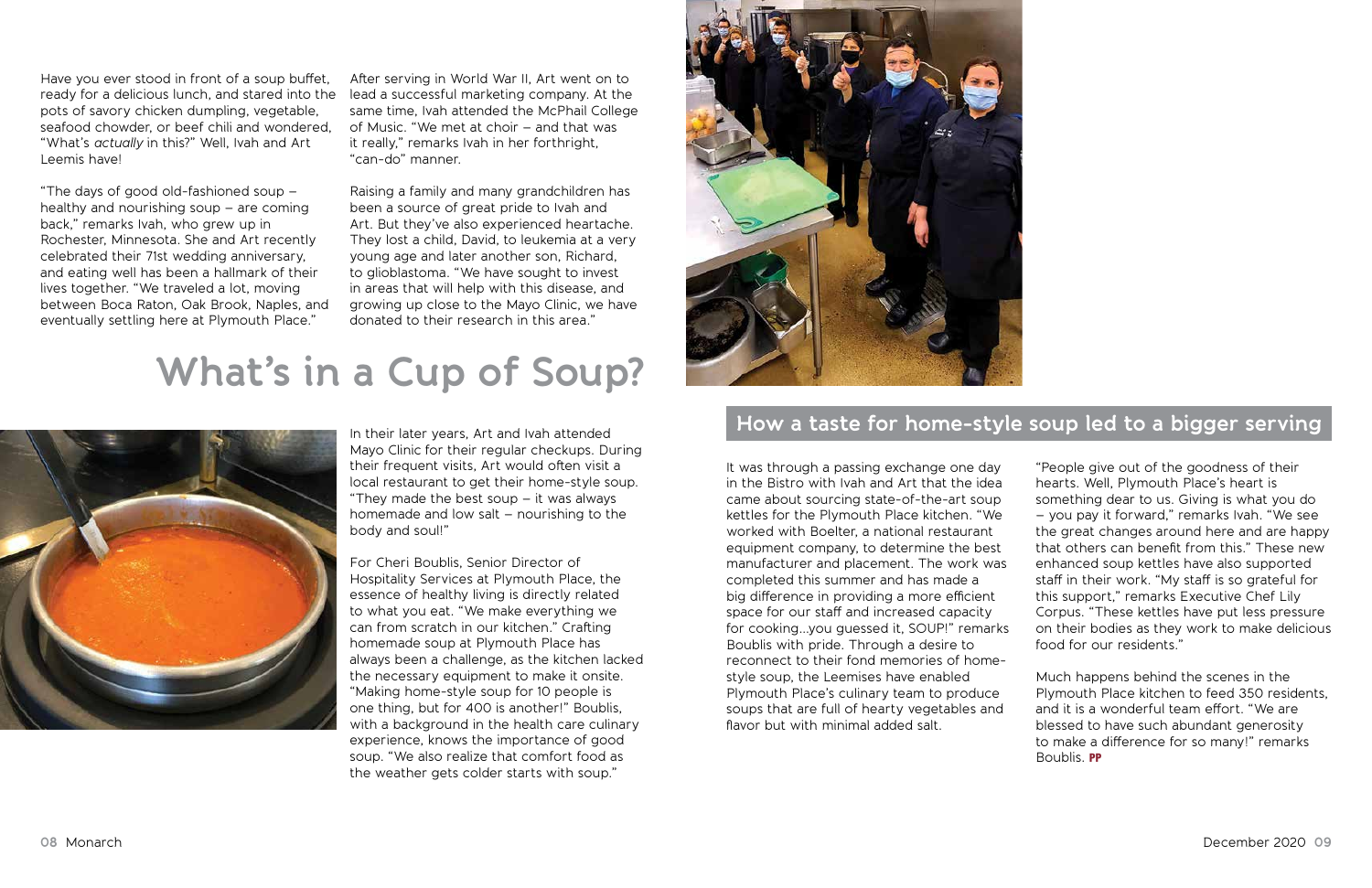A legacy of caring and learning followed Sally Hadley's lifetime of too few years during which she tended her sheep for a 4H project, taught students at the College of DuPage, and helped residents and staff of Plymouth Place with her usual humor. Sally knew everyone's name and assisted in whatever way she could. During her sixmonth battle with cancer, she decided to leave a generous gift to Plymouth Place and was honored with the Emerging Leader Program's sponsorship.



Sally and her sister, Nancy, grew up in Westfield, Indiana, and Sally graduated from the University of Evansville after attending Westfield High School. She then attended the University of Georgia, where she earned a Master of Fine Arts in Speech in 1966. Sally then began a long and very successful career at the College of DuPage in Glen Ellyn, Illinois, as a Speech Communication instructor. She also served as a dedicated extracurricular coach of the winning college forensics team, which gained wide recognition for the speech department and the college.

In 1984, Sally decided to change her focus from teaching to academic administration. She served as Associate Dean in the Communication division, followed by the Humanities and Liberal Arts divisions. She was widely admired and respected by students and faculty alike for her service and firm, but fair, administration philosophy. Her friendships crossed all levels at the college.

## **A Legacy of Caring and Learning … Sally Hadley Remembered**

In her estate, Sally left a bequest for Plymouth Place, which reflected her lifetime love of teaching and learning. Happily, the Sally Hadley Emerging Leader Program, an educational forum and lecture series, is now being taught for all levels of rising stars at Plymouth Place, leaving a legacy that would surely delight Sally. PP

After retirement, Sally moved from West Chicago to Plymouth Place Senior Living in La Grange Park, IL. She visited many retirement communities but found that Plymouth Place and nearby family activities were essential to her desire for an active life in retirement. Her enthusiasm and friendliness quickly endeared her to her fellow residents, who also recognized her strong leadership skills.

Sally quickly became active in and a leader of the Friendship Committee, which supports all residents with events, provides assistance in daily challenges, and caring, not to mention orientation and a warm welcome for new residents. She also was involved in the formation of a scholarship program for staff. In 2017, Sally was elected to a two-year term as Vice President of the Residents' Council, the resident governing body at Plymouth Place, inclusive of all residents. She participated in, along with the Residents' Council President and governing Board of Directors,

the decision to hire Jay Biere as the new CEO, and she worked closely with him, briefly as President, before her illness and death in 2019.

Family was very important to Sally, and she kept in close touch with her brotherin-law, nieces, nephews, and family. Attending the symphony, ballet, movies, and theatre with friends or hiking at the Morton Arboretum were favorite activities. Sally also loved tending dogs or cats who lived at Plymouth Place, for she missed her two corgis, long-time companions.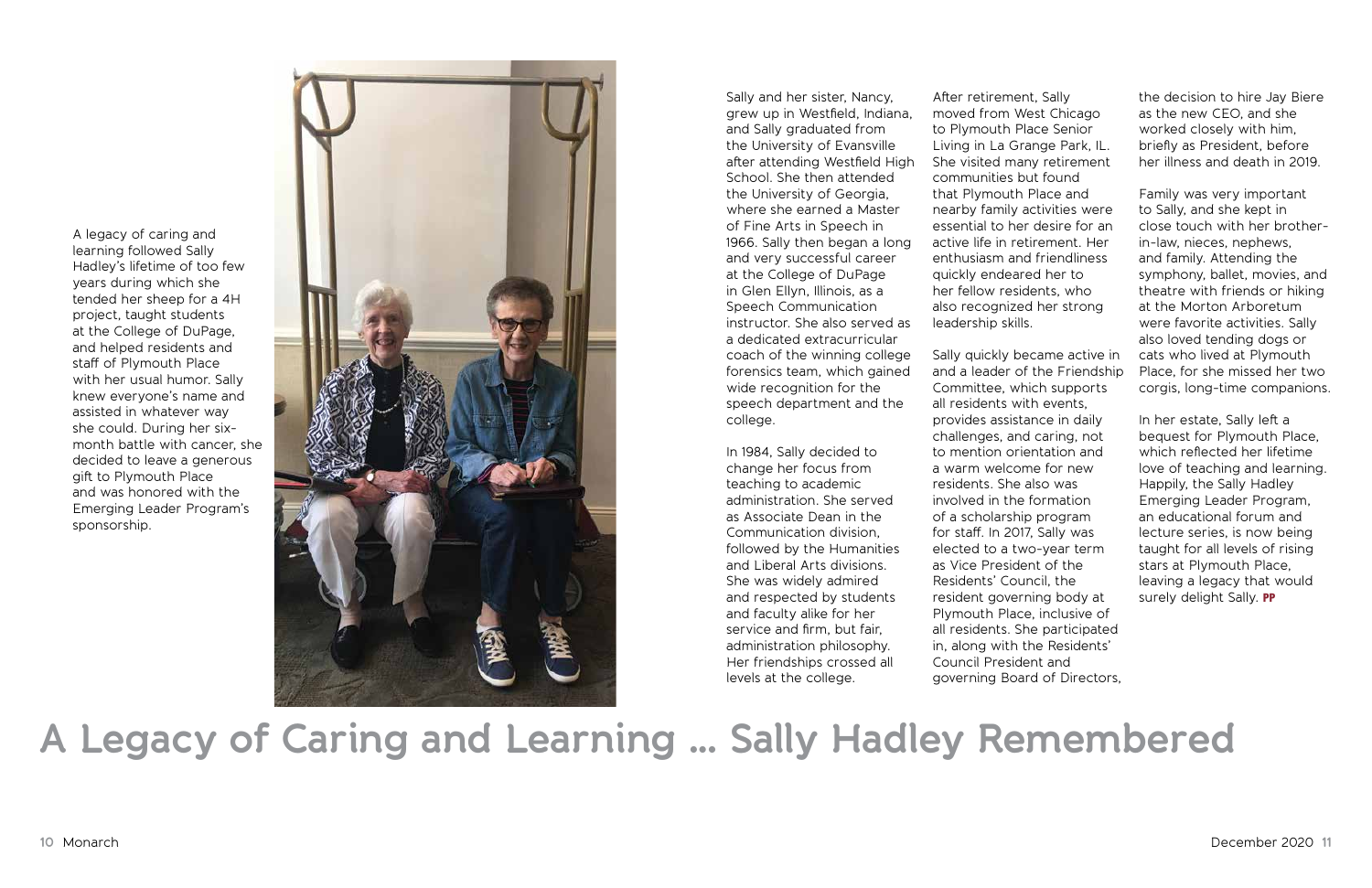It was a fateful day in 1957, when Evelyn Louise Hosman met the love of her life, Norman Griffeth. "Norm," as he was affectionately known, attended Michigan State University with Evelyn's brother. However, Norm's journey to meet Evelyn began with his decision to take time away from college to enlist in the Army. Being stationed in Cicero, Illinois, and not knowing anyone in the area, Norm decided to reach out to his friend from college, Evelyn's brother, who lived in the area. The college friends often hung out and attended church together. Evelyn recalls, "I met Norm at church, and that's a good place to meet somebody."

In 1954, several years before meeting Norm, Evelyn enrolled in the nursing program at West Suburban Hospital in Oak Park, Illinois. "On Sundays after church, I would invite my

friends over for a home-cooked meal, but after I met Norm, I didn't have my friends over anymore – I invited Norm instead."

Norm returned to Michigan State University in 1958, graduating with a Bachelor of Arts in accounting and eventually working for the National Advertising Company for 33 years before taking early retirement. At the same time, Evelyn worked as a nurse in several different locations before settling at Argo High School as resident nurse for 20 years. During a wonderful 63-year marriage, they raised four children – Robert, William, Patricia, and Linda – in Burr Ridge, Illinois. After both retiring early, they came out of retirement twice to set up gift shops – first in Gurnee and later closer to their home. "I did the buying, and Norm kept an eye on the books – it wasn't just about selling, it was about people coming into our shop and having a conversation."



#### *Choosing to Call Plymouth Place Home*

The connection to Plymouth Place runs deep. Evelyn's mother lived at Plymouth Place for about six years. "We heard about Plymouth Place through my mom's physician – Dr. Piccoli. He said we needed a dedicated place for Mom and recommended Plymouth – he saw residents here and vouched for its quality. Our fears about Mom's move were greatly allayed when we learned that a significant portion of what Mom would pay with her lifecare benefit was tax-deductible as a medical expense. Moreover, if Mom ran out of money, the Endowment Fund would pay her expenses, versus her having to find somewhere else to live. This meant a lot to us at the time. It also influenced our decision to move to Plymouth Place ourselves – no hesitation whatsoever!"



# **Making Many Friends Along the Way**

## **Honoring Norman & Evelyn Griffeth**

When Norm and Ev did make a move to Plymouth Place in 2008, their kids thought

they moved about 5 years too early. "However, they witnessed how we both blossomed as Plymouth Place became home, and now with everything going on in the world today, our kids think this is the best move we ever made!"

*Norm and Evelyn Griffeth's story continues on page 14*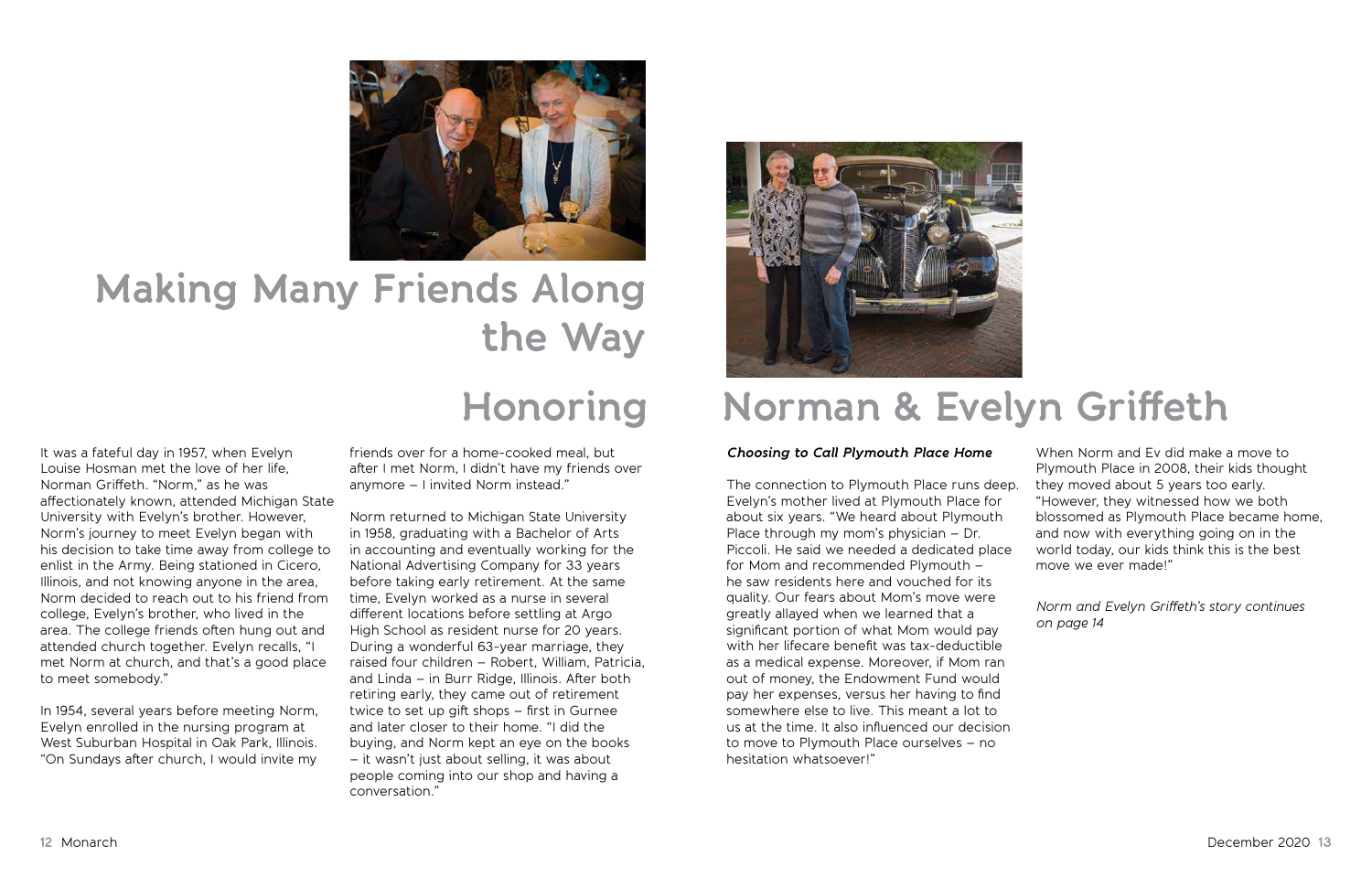#### *Volunteering at Plymouth Place*

Upon moving into their new home, Norm and Ev were offered the opportunity to utilize their talents by setting up and managing a gift shop at Plymouth Place. Ev recalls, "We looked at each other for three seconds and said, 'Sure, we can do that!'"

The gift shop has become an institution for residents, staff, and visiting families. With a large group of resident volunteers tending to its operations, the gift shop has served as a community within a community where people can drop in for a chat while shopping for a wide variety of items.

Proceeds from the gift shop have been utilized to advance the various needs of Plymouth Place. "We have a committee of residents who identify where the current needs are at Plymouth – so our volunteer work makes a big difference on many levels. This builds up over time and has had a considerable impact on our community." For Ev, volunteering is personal. "Remembering the consolation I got, knowing my mom would always be cared for and us too, inspired us to use our talents to help others at Plymouth Place."

Sadly, Norman passed away in the spring of 2020. "I miss him every day, but I am so glad I met such a wonderful soulmate, father, and bookkeeper – he was really good at maintaining the books." For the volunteers and staff at Plymouth Place, supporting Ev with the operation of the gift shop was a given.

Today, the gift shop has played a pivotal role in supporting residents and staff throughout the pandemic. The convenience to purchase items without leaving the building, not to mention the ability to special-order items with the support of the hospitality services department, has been a life-saver.

The success of the gift shop is grounded in its founders' vision; Norm and Ev Griffeth saw it as a place to celebrate the power of relationships and good conversation with others. As Norm always quipped with a smile, "We didn't sell anything that anyone needed." Living in a community is about living in community with others. The idea of paying it forward through one's time and skills is the hallmark of volunteering at Plymouth Place... and making friends along the way is a natural by-product! PP



*Norm and Evelyn Griffeth continued from page 13*



Serving as Medical Director of Plymouth Place for the past sixteen years, I have watched Plymouth Place evolve from a quaint and traditional home to a forwardthinking community. In these many years, I have had the privilege of getting to know and care for many residents, and I consider myself fortunate to have this opportunity. Through its many changes, Plymouth Place has stayed true to its core values, committed to outstanding care and support for both residents and their families. I see that commitment from our wonderful and talented staff, our steady and caring leadership, as well as from the residents themselves, all of whom are devoted to creating a true community where seniors want to reside and be allowed to age in place with grace.

Plymouth Place has invested heavily in new technology such as Tru-D Ultraviolet-C Technology and Bi-polar Air Ionization, which continually cleans the air in common areas throughout the health care center and in other common areas throughout the building. Plymouth Place is the only senior living community in the Midwest with these cutting-edge technologies. As a physician, it is gratifying to work closely with an organization that is committed to the highest patient care standards and the best interests of their residents and staff.

As healthcare evolves in a post-pandemic world, its effectiveness will be dependent upon the various stakeholders' belief in projected outcomes, with a chief component being effective management of the everevolving COVID-19 virus. I am confident that Plymouth Place is on the right track in this regard. I am honored to serve the Plymouth Place community, and I appreciate everyone's support in positioning this outstanding institution for continued success. PP

### **Plymouth Place…On the right course!**

### **Dr. Sih, Medical Director**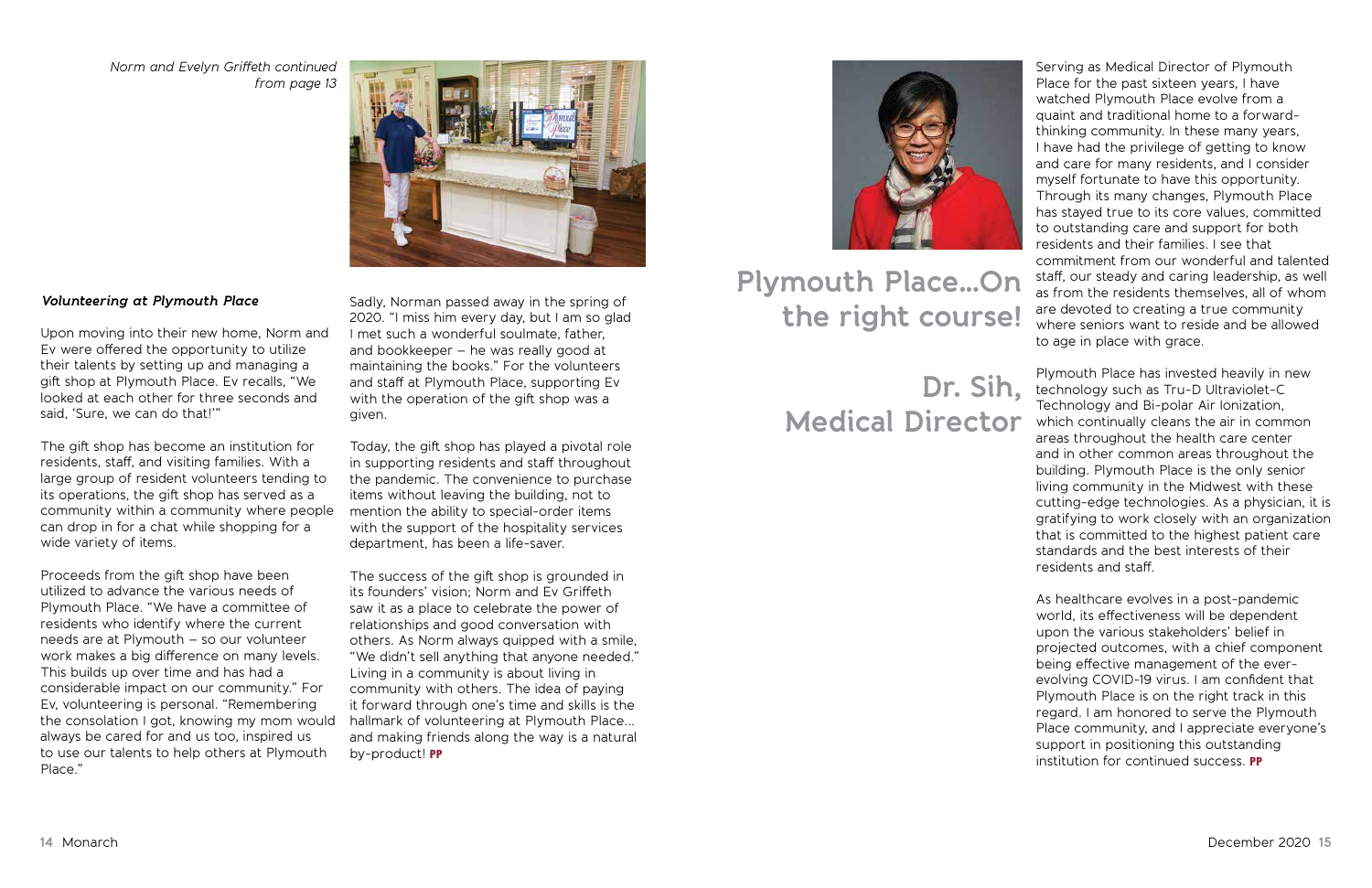Never would Nancy Dixon have dreamed that the beautiful garden she designed in memory of Flo May Fletcher Dixon, her mother-in-law, would become the social center of Plymouth Place as residents have enjoyed eating and listening to music in the garden during the pandemic. The setting was recently enhanced when Nancy's two sons added lights and renovations to the area in honor and memorial of their mother and grandmother.

When Nancy Dixon learned that Plymouth Place was planning a new building in place of the old structure where Flo May had spent her last years, she wanted a special garden to thank her mother-in-law for "teaching [her] how to be a wife."

Nancy grew up in Johnson City, Tennessee, and graduated from Virginia's Hollins University with a degree in biology. While attending Hollins, she met Bob Dixon, then a Lieutenant in the Navy, and they married in 1954. Following college, they moved to Western Springs, Illinois, to begin their married life. After his service, Bob joined his father's real estate firm, and they purchased a home one block away from Bob's parents.

Nancy quickly discovered that housekeeping was different north of the Mason-Dixon Line, but Flo May came to her rescue. A warm and loving friendship developed, and the Dixon family happily expanded with two sons, Charlie and Dan.



### **Dixon Garden to the Rescue!**

We are grateful to the Dixon family and Nancy, in a special way, for bringing beauty, enjoyment, and serenity to our backyard. PP

Springs Presbyterian Church where Nancy did the floral arrangements for many years. Her particular interest was in creating arrangements using natural materials, often found along roads or in woodlands. She bestowed small bouquets upon many friends as a surprise.



Over the years, Nancy became an ardent gardener, golfer, birder, and floral designer. The Dixons moved to a home near Fullersburg in Hinsdale where Nancy worked with a friend from the Morton Arboretum to restore a lovely woodland behind the home. The Hinsdale Golf Club and DuPage Birding Club were favorite spots for the Dixons, as well. During the winter months, Bob and Nancy loved spending time at their home in Sanibel Island, Florida, where the birds and tropical foliage fascinated them – especially Nancy. The Dixons were active in the Western After she had decided to donate a garden for the new building under construction at Plymouth Place, Nancy began the design process herself with some help from Morton Arboretum on selection of the bushes and trees. The fountain was a particular passion of hers, and it took a long time to create just the right attraction to fit her vision. Sadly, Flo May died before she could see the beautiful tribute from her daughter-in-law and dear friend, Nancy. Bob passed away in 2000, and Nancy carried on with the intent of completing the garden, which graciously reflects the Dixon family name.

> For a brief period, Nancy resided in the Health Care Center at Plymouth Place until she passed away in 2012. Even in her final days, Nancy spoke of changes she wanted to make to further enhance the beauty of the garden.

Plymouth Place is incredibly fortunate to have a longstanding friendship Charlie and Dan, the Dixon sons. They have taken on the legacy of the family garden, which continues to bring great joy to countless residents, families, and community members. As Plymouth Place faced the start of the pandemic in March 2020, the Dixon family generously sponsored, through the Nancy Dixon Charitable Trust, the addition of new lighting and garden enhancements. These modifications allow for residents to dine al fresco and enjoy live performance programming in a safe manner. Dan Dixon remarked, "This was what Mom would have wanted."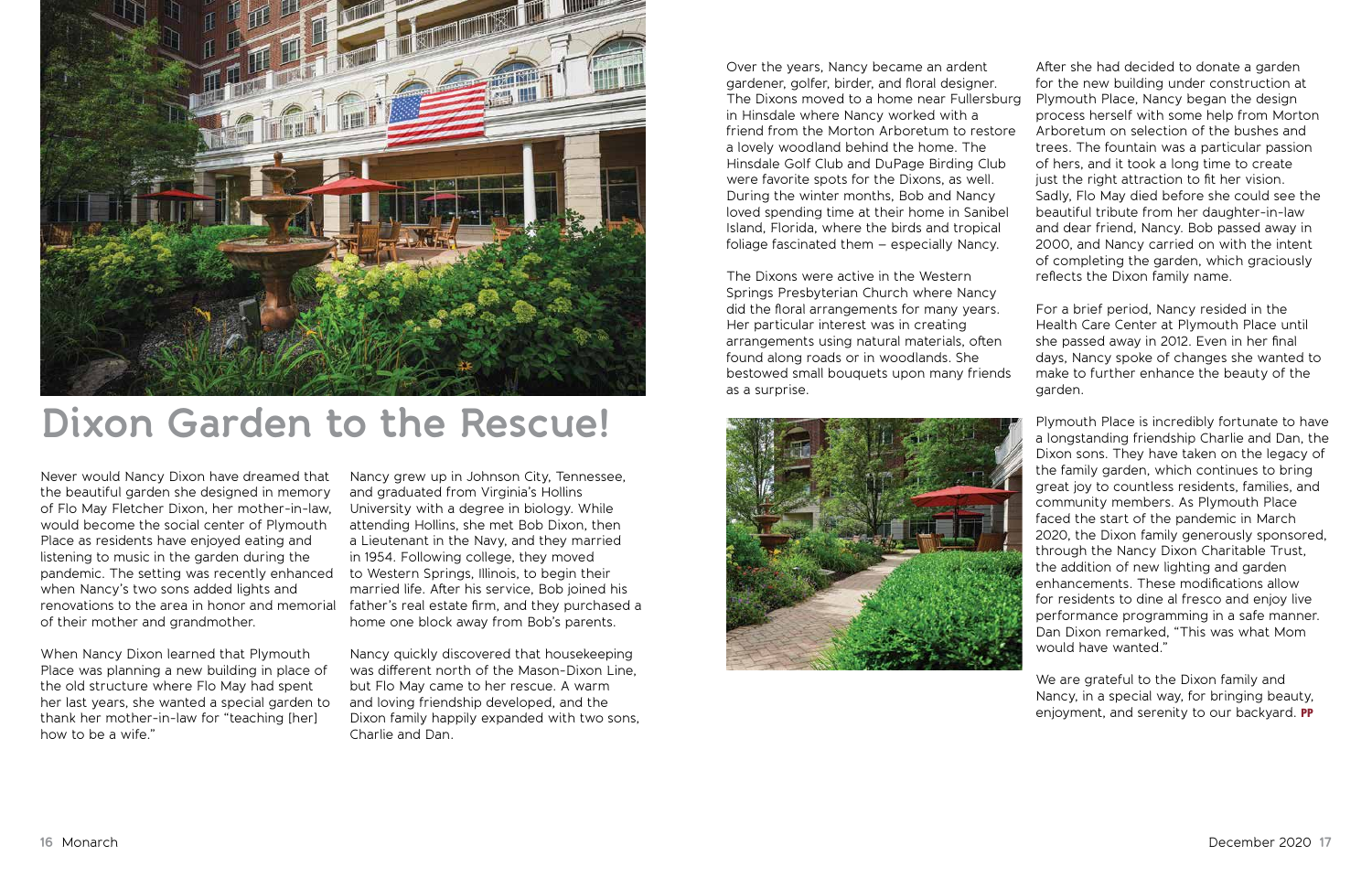the suggestion of the Board of Directors, we instituted a food pantry to show our staff we understood the challenges they faced and were on their team."

The Board of Directors at Plymouth Place led the way by providing lunches for staff and monetary donations to offset the cost of the pantry. The outpouring of support to Plymouth Place from residents, their families, and community partners was the right jolt at the right time. "Knowing the cost of some of the new technologies needed to protect everyone, we set a lofty target of \$500,000 for the annual appeal," comments Paddy Homan, Senior Director of Philanthropy. "It was truly amazing and humbling to see the generosity of so many wishing to be part of supporting our community and staff – they wanted to help, and this was the best way they could do it."

Growing up on a farm in Volo, Illinois, near the Plymouth Place. "Overnight, we needed to Wisconsin border was foundational for Jay Biere, CEO of Plymouth Place. "I was taught the importance of hard work at an early age. There's a lot of work to do on a farm, and it's expected that everyone participates." This strong work ethic instilled by his parents was taught alongside the importance of compassion and service to others.

With such wonderful influences, it is little wonder that Biere has been on a 30-year journey of service, much of which in senior living, eventually arriving at Plymouth Place in 2017. Having worked with organizations big and small, coming to Plymouth Place felt like coming home.

"It was iconic to celebrate the 75th Anniversary of Plymouth Place in 2019. There was such an air of goodwill and positivity. We had a wonderful year with sales, and our master planning for the East Campus was up and running. Then 2020 came upon us, and it all quickly changed."

The advance of the Coronavirus across the globe caused a new reality to set in. "A public health situation of this magnitude is something we trained for but hoped would never happen," remarks Jackie Terpstra, Senior Director of Clinical Services at

put in immediate safeguards to protect our residents and staff from a virus we knew little about, and we had to act, evolve, and respond to regularly changing directives from the Illinois Department of Public Health and the Centers for Disease Control."

For the residents at Plymouth Place, watching the pandemic unfold as reported in the media, while witnessing the dramatic safety protocols so rapidly implemented by Biere and his team, caused many of them to reach out and see how they could support the work at hand.

"Residents were so appreciative of the extra care and work of the employees that they regularly stopped me to ask how they could help," comments Joyce Linn, President of the Residents' Council. "Bill Whitney [former President of the Residents' Council] and I approached Jay to see how we could maximize support to Plymouth Place during this time."

Knowing that there would be an enormous financial impact to execute important new safety protocols, Biere, along with Plymouth Place Board Chair, Liz Asperger, moved forward their traditional annual appeal into a unique request to donors and community supporters. Says Biere, "At the same time as we modified the timeframe of the appeal, we knew that our front line workers would be faced with added burdens at home. At



## **Using Technology to Look After Those Who Looked After You**

*"Using Technology..." continues on page 20*

"We realized at an early stage that we couldn't wait for government support – we hoped it would come through, and eventually it did, but at the beginning we needed to take immediate action to keep our residents and staff safe," remarks Biere. Residents, staff, and community members sewed mask covers to increase the length of time a surgical mask could safely be used while waiting for more personal protective equipment to arrive, and once it did, Plymouth Place was able to distribute masks to each resident.

Through the generosity of so many, a successful three-month \$500,000 minicampaign was achieved. "These monies allowed us to cover our direct care expenses, which were running at about \$100,000 per month, while also investing in critical new technologies such as the Tru-D Ultraviolet-C disinfecting robot, bi-polar air ionization, and infrared thermal sensor technology," advised Rebecca Mathis, CFO of Plymouth Place. These investments, along with the setting up of a dedicated isolation unit painted in anti-microbial paint with negative airflow to eliminate the potential of airborne spread, proved critical decisions at critical moments in this battle.

"Our primary focus has always been the health and protection of our residents - this is something we hold sacred," says Jackie Terpstra. "We were very conscious of the emotional supports needed for health care center and assisted living residents and grateful for a donor who allowed us to purchase 100 iPads to keep them connected to their families."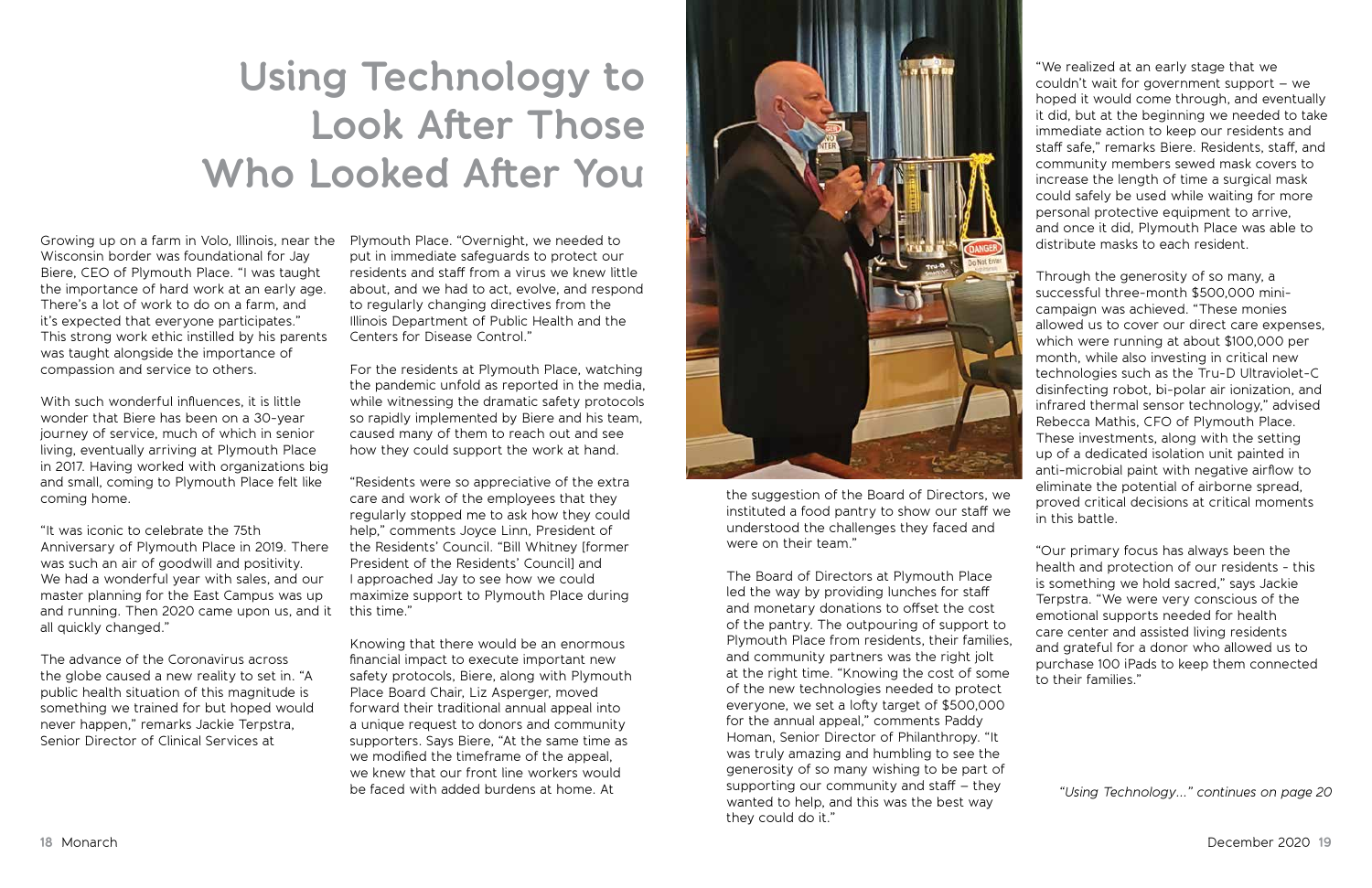News of Plymouth's success has spread nationally. *Senior Living News* featured Biere in a special edition of its July publication. Biere commented in this article, "We have to be thoughtful, resourceful, and creative," concerning operating Plymouth Place post-COVID. "Everyone needs to be on page if and when the second curve hits. COVID-19 can be defeated, but we have to be wise and do it together."

Today, as Plymouth Place manages the second wave, Biere remains resolute and determined. "We have to recognize that there can be socialization within isolation. At the same time, we must adhere to the safety protocols to steer Plymouth Place through this global pandemic. We do this through effective planning, while at the same time over-communicating with our residents and their families."

In Plymouth Place's history, this year will go down as one where a group of people came together to look out for one another, under the guidance of a servant leader and a community whose mission stood firm in the face of adversity. PP





# *"Using Technology..." continued from page 19* **Solution** with the snapshots of Philanthropy



As Plymouth Place navigates these challenging times, they are seen as a national leader in safety measures in protecting seniors. This laser-focus on safety has caused many new residents to feel comfortable moving to Plymouth Place throughout the pandemic, echoing residents' comments that they feel safer at Plymouth Place than they did at home.

"I look back on this extraordinary journey, and I think of my parents and grandparents and give thanks for their influence on me. They taught me to look after those who looked after you. In the midst of the pandemic, that value is more important than ever before."

Social distancing and outdoor fitness on our newly installed putting green made possible by the generous gift of a resident donor couple.



Honoring our front line heroes on Giving Tuesday with community, business partners, and leadership gifts going to the Employees Helping Employees Fund.





Thanksgiving was extra special for staff thanks to a generous donor who honored his friend, a former Plymouth Place resident, with turkeys, produce, and pumpkin pie.



The local community rallied around our associates, including lunch from Palmer Place sponsored by Neighbors Helping Neighbors. Donations from the Rotary Clubs of Western Springs and Hinsdale, among many others, supported the Plymouth Place Pantry, providing groceries and essentials to staff throughout the pandemic.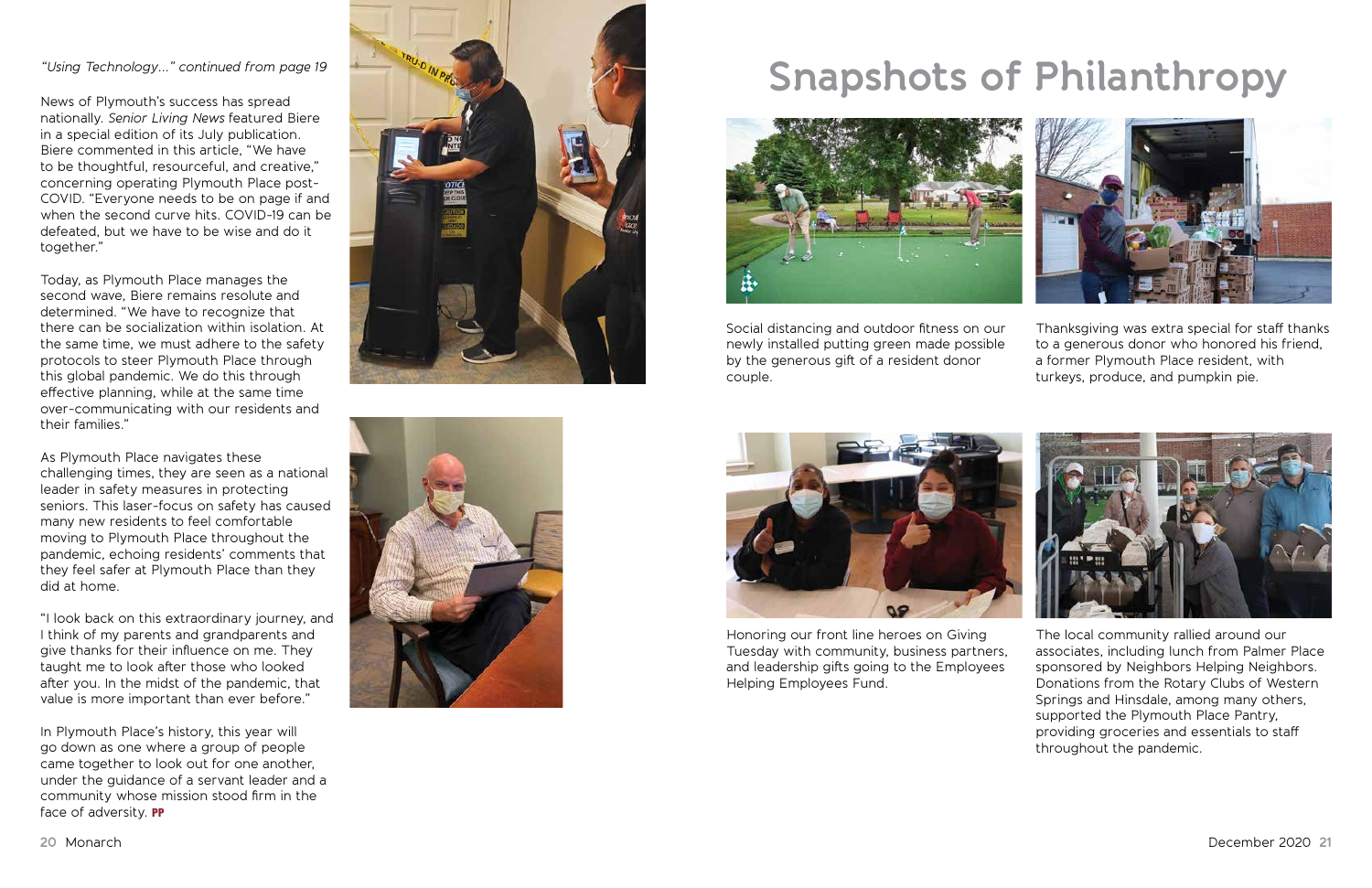### **Naomi Borwell Giving Societies**

#### **Plymouth Place Mission Statement**

Plymouth Place is a retirement community, based on Christian values that honor the individual's right to experience life to the fullest.

Plymouth Place believes in the dignity and worth of each individual and the need to retain one's own personal identity and independence.

Plymouth Place is dedicated to providing a gracious environment on campus for individuals in their retirement years, as well as meeting the needs of the aging community at large.

Naomi Borwell, a member of the Plymouth Place Board of Directors, established the Endowment Fund in 1995 due to a strong commitment to protecting Plymouth Place's future. As a daughter of a resident, Mrs. Sarah Tudor, Naomi experienced Plymouth Place's mission to serve seniors with excellence. By living out the mission of Plymouth Place, Naomi set in motion a culture of philanthropy that continues today with our Naomi Borwell Giving Societies. Today, we have a committed group of donors who give annually and cumulatively, in support of the Plymouth Place mission.

**1944 Plymouth Rock Society** – In celebration of the founding of Plymouth Place, members of the 1944 Plymouth Rock Society are recognized for cumulative and/or matured legacy gifts totaling \$100,000 or more. We grateful for their significant support in advancing our shared mission.

**Circle of Caring Society** – Members of the Circle of Caring Society are those generous contributors whose cumulative giving during the calendar year is \$1,000 or more. This critical support enables our residents and staff to have access to programs and services that make living and working at Plymouth Place so special. We are thankful to the Circle of Caring members as well as all annual donors who support our community.

**Planned Giving Legacy Society** – This society was established to honor those who have remembered Plymouth Place in their estate or who have a planned gift through a trust, life insurance policy, or other arrangement. These gifts give lifelong security to residents and ensure the long-term sustainability of our mission of excellence in service to others.

**Loyal Donor Society** – Our Loyal Donor Society recognizes contributors who have made a donation for five or more consecutive years. We could not do the work that we do without the ongoing help of friends like you.

For more information regarding participation in our donor societies, contact Paddy Homan, Senior Director of Philanthropy, at 708.557.6678.